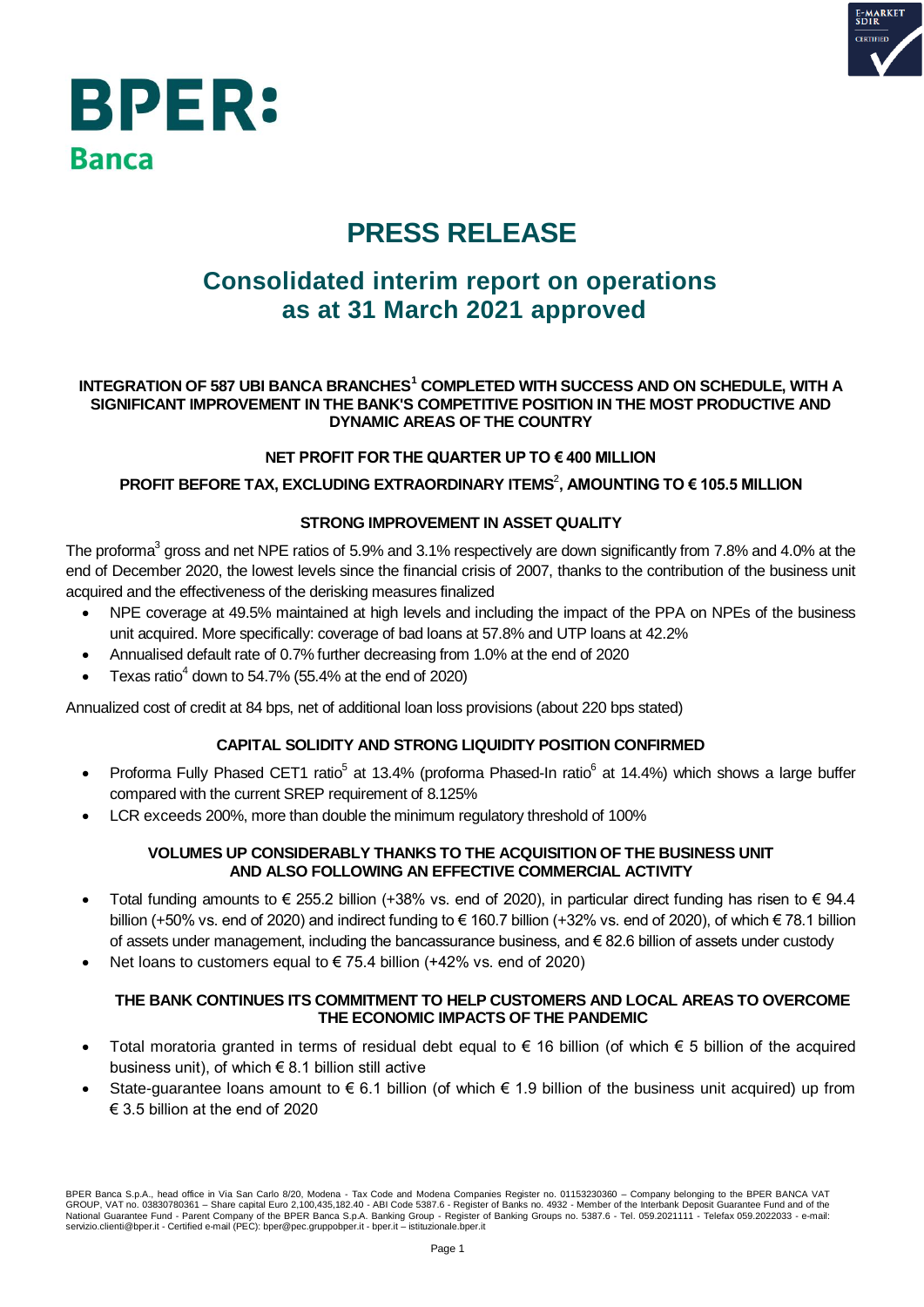

*Modena - 7 May 2021*. The Board of Directors of BPER Banca today examined and approved the individual and consolidated results of the Bank and of the Group as at 31 March 2021, which include the economic contribution pro rata temporis of the business unit acquired on a pro rata temporis basis since 22 February 2021.

The Chief Executive Officer Piero Luigi Montani comments: "*The quarter just ended represented a fundamental phase of BPER's growth strategy thanks to the integration of the 587 branches of UBI Banca, to which 33 branches of Intesa Sanpaolo will be added in June. The integration process took place on schedule and ensured full operational continuity of the new network. This thanks to the huge commitment on the part of all colleagues who worked on the project, in a particularly complex external context. This transfer deal involved approximately 1.4 million customers and makes BPER the third largest Italian banking group by total funding.*

*The acquisition of the business allowed the Group to make a significant leap in size in terms of volumes, market shares and customers, at the same time improving its competitive position through an overall rebalancing throughout Italy, especially in geographical areas where BPER had a less significant presence.* 

*Some of the benefits expected from the deal are already visible in the results, thanks to a further reduction in the gross and net NPL ratios, to 5.9% and 3.1% respectively, while maintaining a high capital position with a CET1 ratio well above 13%. The results take on even more value if they are put into relation with the external environment deeply conditioned by the effects of the pandemic.*

*As restrictions are gradually removed, completion of the acquisition will allow us to focus our energies on commercial development, in order to increase customer services and, at the same time, make our structure more efficient, maintaining a strong tension in the continuous process of improving asset quality.*

*I* would like to take this opportunity to give my warmest welcome to the new colleagues who will join the Group in *June, convinced that they will participate in the future of BPER, animated by our strong commitment to serve customers who have always distinguished them in their business activity".*

\*\*\*\*\*\*\*\*\*\*\*\*\*\*\*\*\*\*\*\*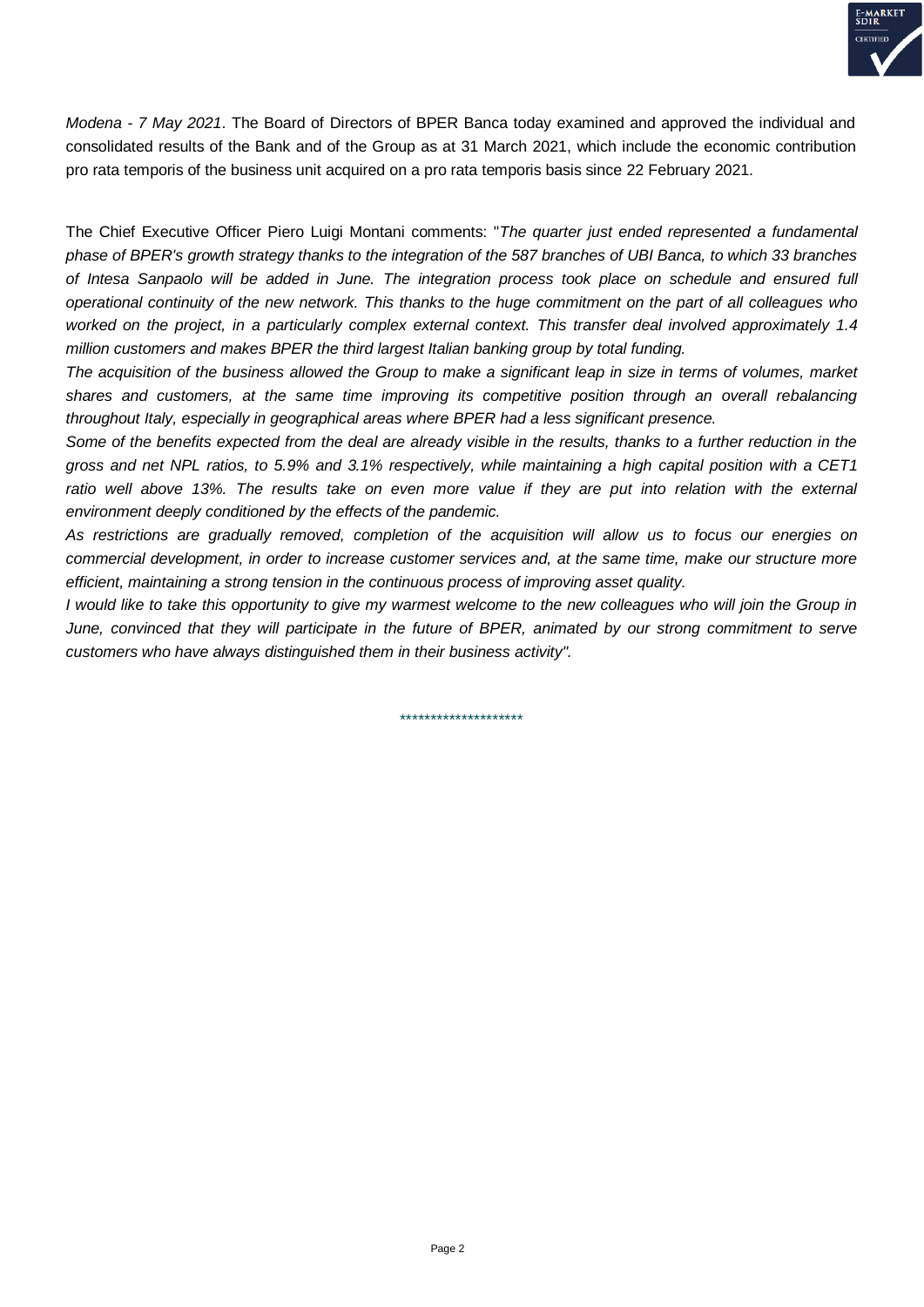

### **Consolidated income statement<sup>7</sup> : key figures**

*(Please note that the income statement figures referring to the consolidated results of the Group as at 31 March 2021 are not comparable with the previous periods due to the change in the size of the Group which, from 22 February 2021, includes the economic contribution as well as the assets and liabilities of the business unit acquired).*

**Net interest income** stands at € 343.5 million, including € 291.7 million relating to commercial brokerage with customers, € 29.0 million deriving from the contribution of the securities portfolio and € 31.8 million relating to the contribution of the TLTRO-III funds, net of the interest paid on the excess liquidity deposited with the ECB.

**Net commission income** amounts to € 328.1 million, of which € 138.0 million referring to the indirect deposits and life insurance policies component and € 190.2 million related to the traditional business, in continuous recovery although still affected by the pandemic.

### **Dividends** amount to € 1.7 million.

**Net income from financial activities** comes in at € 76.2 million, benefiting from the good performance of the financial markets. In particular, this figure includes realised net gains on sale of financial assets and loans of € 53.6 million, net gains on securities and derivatives of  $\epsilon$  21.6 million and other positive elements of  $\epsilon$  1.1 million.

**Net operating income** amounts to € 757.7 million.

**Operating costs** total € 546.5 million, of which € 92.3 million of non-recurring expense almost entirely attributable to integration of the business unit acquired. In detail, **staff costs** amount to € 302.1 million, including € 17.5 million of extraordinary costs for integration of the new resources. **Other administrative expenses** amount to € 189.9 million, of which € 65.9 million of non-recurring expenses mainly related to consulting, IT migration and rebranding of the branches being integrated. **Net impairment adjustments to property, plant, equipment and intangible assets** amount to € 54.5 million and include € 8.9 million of asset writedowns, partly due to the change in the method of valuing properties from cost to fair value (leading to higher depreciation).

**Net operating income** amounts to € 211.2 million. Net of non-recurring items, the figure stands at € 303.5 million.

**Net impairment losses for credit risk** amount to € 418.8 million and include € 260.0 million of additional loan loss provisions following an update in the valuation policies, which made it possible to reinforce the coverage of loans. The **annualised cost of credit for the quarter** is therefore equal to 222 bps (84 bps excluding additional loan loss provisions).

The **net provisions for risks and charges** amount to € 40.9 million, of which € 30.5 million non-recurring, most of which refer to the adjustment of the "profit sharing" quota to be paid to the Resolution Fund in execution of the agreements connected with the acquisition of Nuova Carife S.p.A.

The **contributions to systemic funds** relate to the ordinary payment for 2021 to the Single Resolution Fund (SRF) of € 31.1 million based on the Group's scope as at 31 December 2019. Note that, in the interests of clarity, these contributions are shown on a separate line in the reclassified income statement, whereas in the Bank of Italy's schedule they are included in caption 190 b) "Other administrative expenses".

**Badwill** of  $\epsilon$  1,077.9 million including:

 € 781.5 million relating to badwill resulting from the provisional Purchase Price Allocation (PPA) process required by IFRS 3 "Business combinations"<sup>8</sup> with respect to the acquisition of the business units of UBI Banca and UBISS carried out during the quarter. The difference between the equity pertaining to the business unit acquired and the purchase price generated an initial badwill (or "gain on a bargain purchase") of € 928.5 million. The PPA process between the assets and liabilities subject to acquisition measured at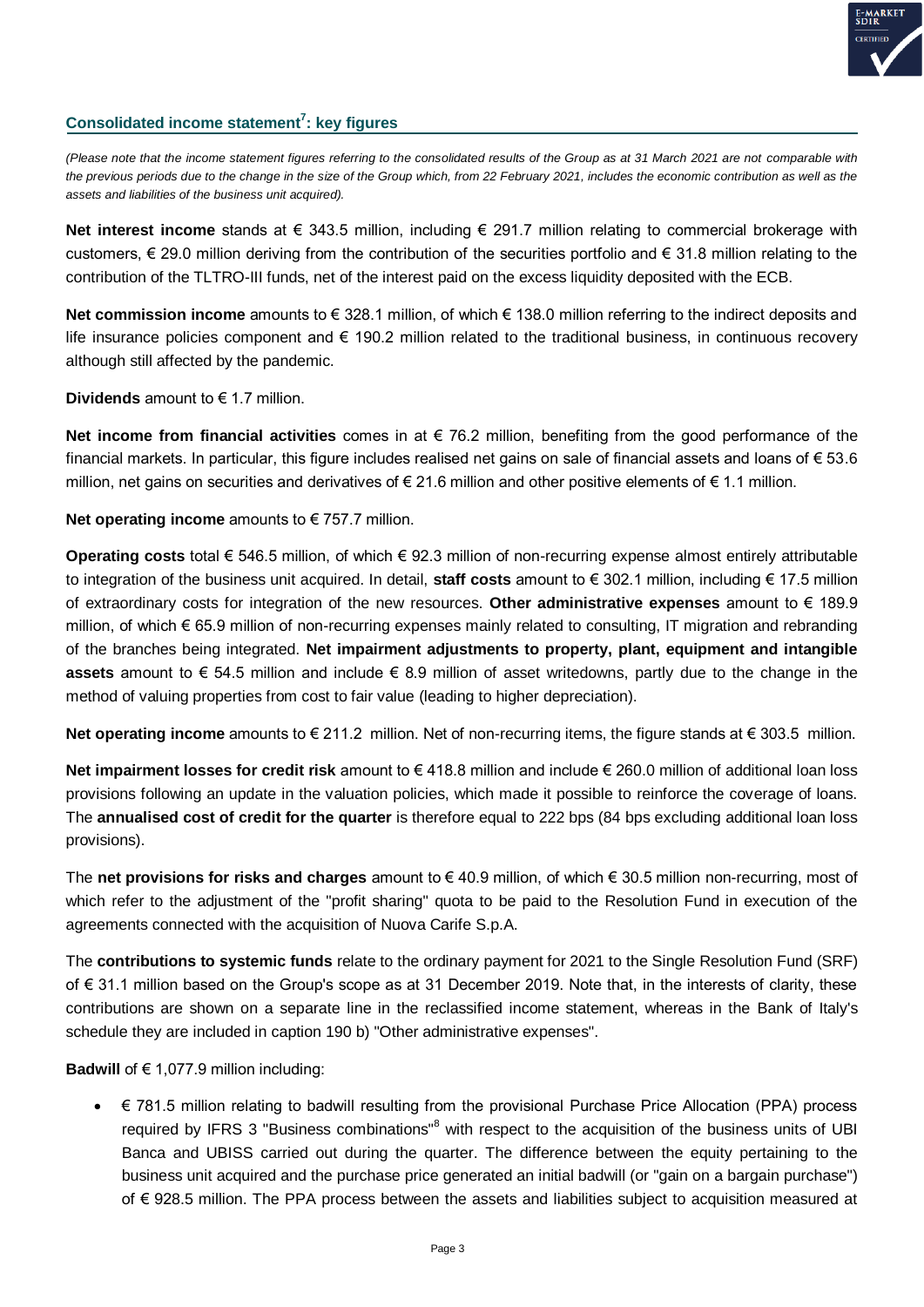

fair value involved the allocation of  $\epsilon$  147.1 million. The main effects include a fair value that is lower than the acquired book value of non-performing loans by € 337.5 million and a fair value that is higher than the acquired book value of performing loans by € 220.1 million.

 € 296.4 million relating to the recovery of taxation on badwill as per contractual provisions with Intesa Sanpaolo.

The net balance of **gains (losses) on investments** is negative for € 250.7 million and mainly consists of € 230.4 million of goodwill impairment and € 22.5 million of write-downs due to the mentioned change in method of valuing properties from cost to fair value.

The **profit from current operations before tax** is € 547.6 million. Net of non-recurring items, the figure amounts to **€ 105.5 million**.

**Income taxes** amount to € 140.8 million and include the tax charge on badwill<sup>9</sup> of € 296.4 million.

**Profit for the period** stands at € 406.8 million and includes a profit for the period pertaining to minority interests of  $€ 6.5$  million.

The **profit for the period pertaining to the Parent Company** therefore amounts to € 400.3 million.

### **Consolidated balance sheet: key figures**

**Direct funding from customers** (due to customers, debt securities in issue and financial liabilities designated at fair value) shows a sharp increase to  $\epsilon$  94.4 billion, of which  $\epsilon$  29.4 billion relates to the business unit acquired. On a like-for-like basis, funding increased by 2.5% compared with the end of 2020. Within the total aggregate, funding from ordinary customers amounted to € 90.3 billion, consisting mainly of current accounts and deposits for € 85.8 billion. Institutional funding, consisting almost entirely of bonds, amounts to € 4.1 billion, an increase compared with € 3.6 billion at the end of 2020 following the inaugural issue of a social bond for € 500 million.

**Indirect funding from customers**, valued at market prices, is equal to € 160.7 billion (of which € 37.8 billion relates to the business unit acquired), also showing significant growth. On a like-for-like basis, indirect funding increased by 0.7% compared with the end of 2020. Within the total aggregate, **assets under management** amount to € 60.4 billion, of which € 17.7 billion relating to Arca Holding, net of the portion of funds placed by the BPER Group network; The **portfolio of life insurance premiums** amounts to € 17.7 billion; **assets under custody** come in at € 82.6 billion

**Gross customer loans** amount to € 78.1 billion, of which € 22.0 billion relate to the business unit acquired. On a like-for-like basis, they increased by 1.3% compared with the end of 2020. Within the total aggregate, gross performing loans amount to  $\in$  73.3 billion, while gross non-performing loans amount to  $\in$  4.8 billion with an incidence (gross NPE ratio) of 6.1% on total gross loans, down compared with 7.8% at the end of 2020, benefiting from the contribution of the business unit acquired and from the sales of non-performing loans completed during the quarter. Including the sales formally completed in April  $(\epsilon \ 0.2 \text{ billion})$  in the aggregate, the gross NPE ratio drops further to 5.9%.

As regards the breakdown of gross loans, **bad loans** amount to € 2.4 billion; **unlikely-to-pay (UTP) loans** stand at € 2.3 billion; **past due loans** amount to € 129.6 million.

**Net loans to customers** amount to € 75.4 billion, of which € 21.8 billion relates to the business unit acquired. On a like-for-like basis, net loans have grown by 1.1% compared with the end of 2020. Within the total aggregate, net performing loans amount to € 73.0 billion, while net non-performing loans amount to € 2.4 billion, with an incidence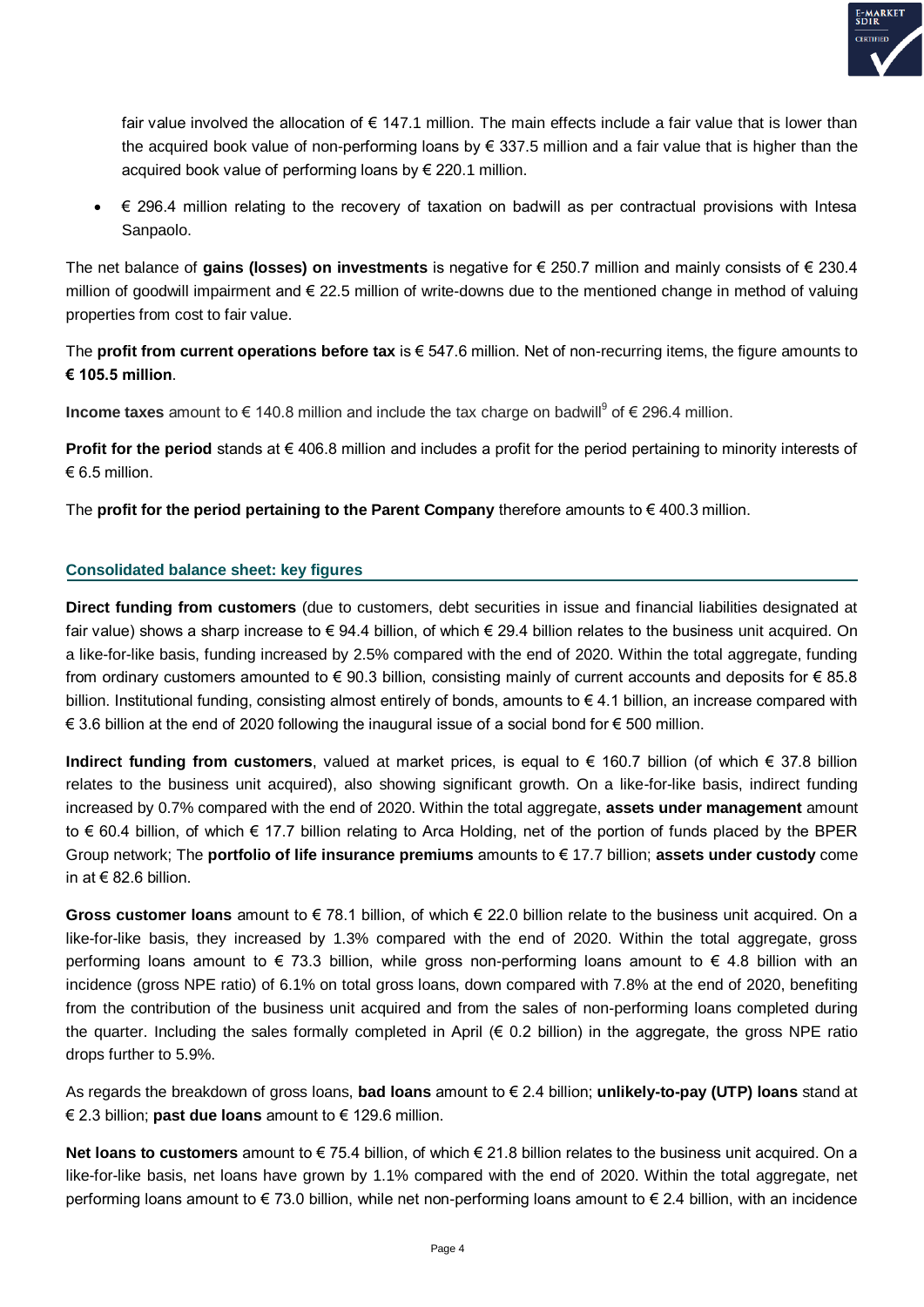

(net NPE ratio) of 3.2% on total net loans (3.1% taking into account the UTPs sold last April), down from 4.0% at the end of 2020. The coverage ratio of total non-performing loans stands at 49.5%.

With reference to the individual components of NPLs, **net bad loans** amount to € 1.0 billion with coverage of 57.8%; **net UTP loans** amount to € 1.3 billion with coverage of 42.2%; **net past due loans** amount to € 95.9 million with coverage of 26.1%.

The coverage of performing loans has risen to 0.5% from 0.3% at the end of 2020.

As part of the support measures provided by the BPER Group (including the business unit acquired) for households and businesses to cope with the economic fallout of the pandemic, the moratoria granted amount to € 16 billion (of which € 5 billion relating to the business unit acquired) of which € 8.1 billion still active at the end of March 2021. State-guarantee loans amount to € 6.1 billion (of which € 1.9 billion relating to the business unit acquired), an increase compared with € 3.5 billion at the end of 2020.

The **net interbank position** is negative for € 1.5 billion and is the result of the imbalance between loans to banks of € 20.7 billion and loans from banks of € 22.3 billion. Refinancing operations with the European Central Bank (ECB) by the BPER Group, entirely composed of TLTRO III funds with a three-year maturity, come to a total of € 18.4 billion, an increase of € 1.7 billion compared with the end of December 2020 following further drawdowns of liquidity at the auction held last March. Financial instruments, which can be used as collateral for refinancing operations on the market, amount to  $\epsilon$  29.2 billion, net of the haircut, of which  $\epsilon$  9.7 billion is available, to which are to be added  $\epsilon$  19.0 billion of deposits with the ECB.

**Financial assets** amount to € 26.4 billion, which is 20.5% of total assets. Within the aggregate, debt securities amount to € 25.3 billion (95.7% of the total portfolio) and include € 12.5 billion of government securities and other public entities, including € 8.0 billion of Italian government bonds.

**Total shareholders' equity** amounts to € 6.8 billion, with a portion pertaining to minority interests of € 0.1 billion. The **Group's consolidated shareholders' equity**, including the result for the period, amounts to € 6.7 billion.

At 31 March 2021, the **Liquidity Coverage Ratio** (LCR) exceeds 200%, while the **Net Stable Funding Ratio** (NSFR) is estimated at over 100%.

#### **Capital ratios**

At 31 March 2021, capital ratios, calculated taking into account the AIRB methodology for the credit risk requirements are:

- proforma Phased In Common Equity Tier 1 (CET1) ratio<sup>10</sup> of 14.4% (17.7% at 31 December 2020 or 15.1% net of the effect of the increase in share capital). The ratio calculated on a proforma "Fully Phased"<sup>11</sup> basis is equal to 13.4% (15.8% at 31 December 2020 and 13.2% net of the capital increase);
- proforma Phased In Tier 1 ratio<sup>12</sup> of 14.7% (18.1% at 31 December 2020);
- proforma Phased in Total Capital Ratio<sup>13</sup> of 17.0% (21.2% at 31 December 2020).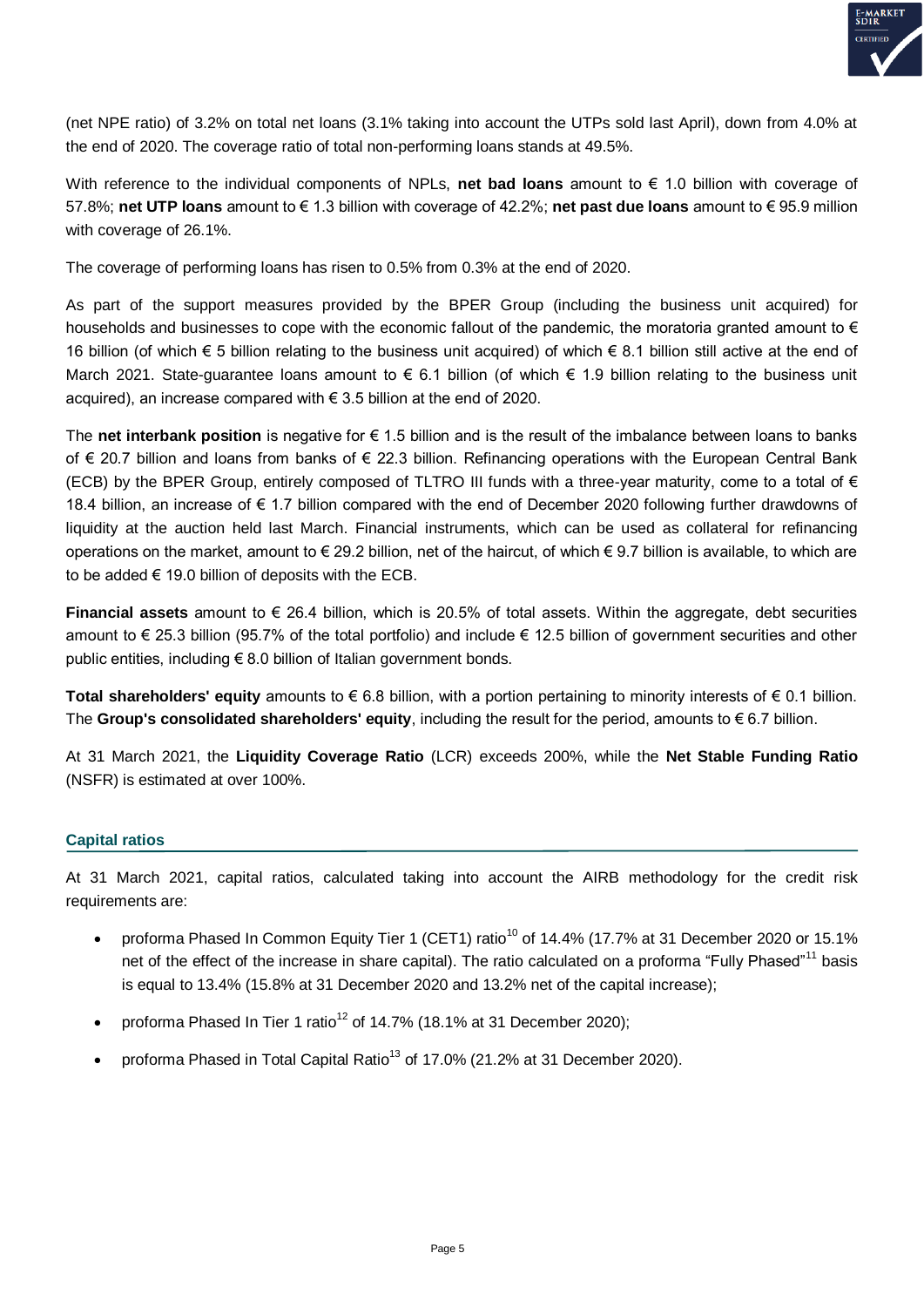

#### **Main structure data at 31 March 2021**

The Group was already present in nineteen Italian regions and has now increased its competitive position even more, thanks to the acquisition of the business unit.

The total number of branches now comes to 1,820 (as well as the Luxembourg office of BPER Bank Luxembourg SA) compared with 1,237 at the end of 2020, with a high concentration in Northern Italy.

Group employees total 17,808 compared with 13,177 at the end of 2020.

\*\*\*\*\*\*\*\*\*\*\*\*\*\*\*\*\*\*\*\*

#### **Outlook for operations**

Despite an improvement in the macro picture of the euro area supported by a recovery in demand and by the substantial fiscal stimulus measures, uncertainties about the future economic repercussions of the pandemic continue to weigh on short-term prospects, the evolution of which remains conditioned by progress in the vaccination campaigns and the spread of new Covid variants. Based on the latest indicators available<sup>14</sup>, economic activity in Italy in the first few months of the year seems to have remained almost stable, characterised by a recovery in the industrial sector, but with a persistent weakness in the service sector due to the restrictive measures. Looking ahead, the progress of the vaccination campaigns currently underway, together with a gradual easing of containment measures, fuel expectations of a decisive recovery in economic activity during the course of 2021, which will also be supported by the continuous measures launched by the Government in favour of households and businesses.

In this context, the BPER Group will continue to focus on increasing profitability, further supported by the benefits from integrating the business unit acquired, which will provide an important contribution to revenue growth, both in commissions, particularly in the Asset Management and Bancassurance sector, and in net interest income. In terms of operating costs, the Bank will continue to implement measures to increase the efficiency of the operating structure and to rationalise the cost base, which together with the expected growth in revenue should reduce the Group's cost/income ratio.

#### \*\*\*\*\*\*\*\*\*\*\*\*\*\*\*\*\*\*\*\*

*With reference to the regulatory provisions that were introduced with the amendment to Legislative Decree 25 of 15 February 2016, which followed the European Directive 2013/50/EU (Transparency II) and the subsequent Consob Resolution 19770 of 26 October 2016, it should be noted that BPER Banca decided on a voluntary basis, in continuity with the past, to publish the Group's consolidated interim report on operations at 31 March and 30 September of each year.*

*The document will soon be available at the Bank's head office, on the websites of the Bank and of the Group (www.bper.it and https://istituzionale.bper.it/), of Borsa Italiana S.p.A. and of the authorised storage system (www.1info.it).*

*To supplement the information provided in this press release, we attach the consolidated balance sheet and income statement (also quarterly and reclassified) at 31 March 2021, as well as a summary of the key financial indicators.*

Modena, 7 May 2021

**The Chief Executive Officer Piero Luigi Montani**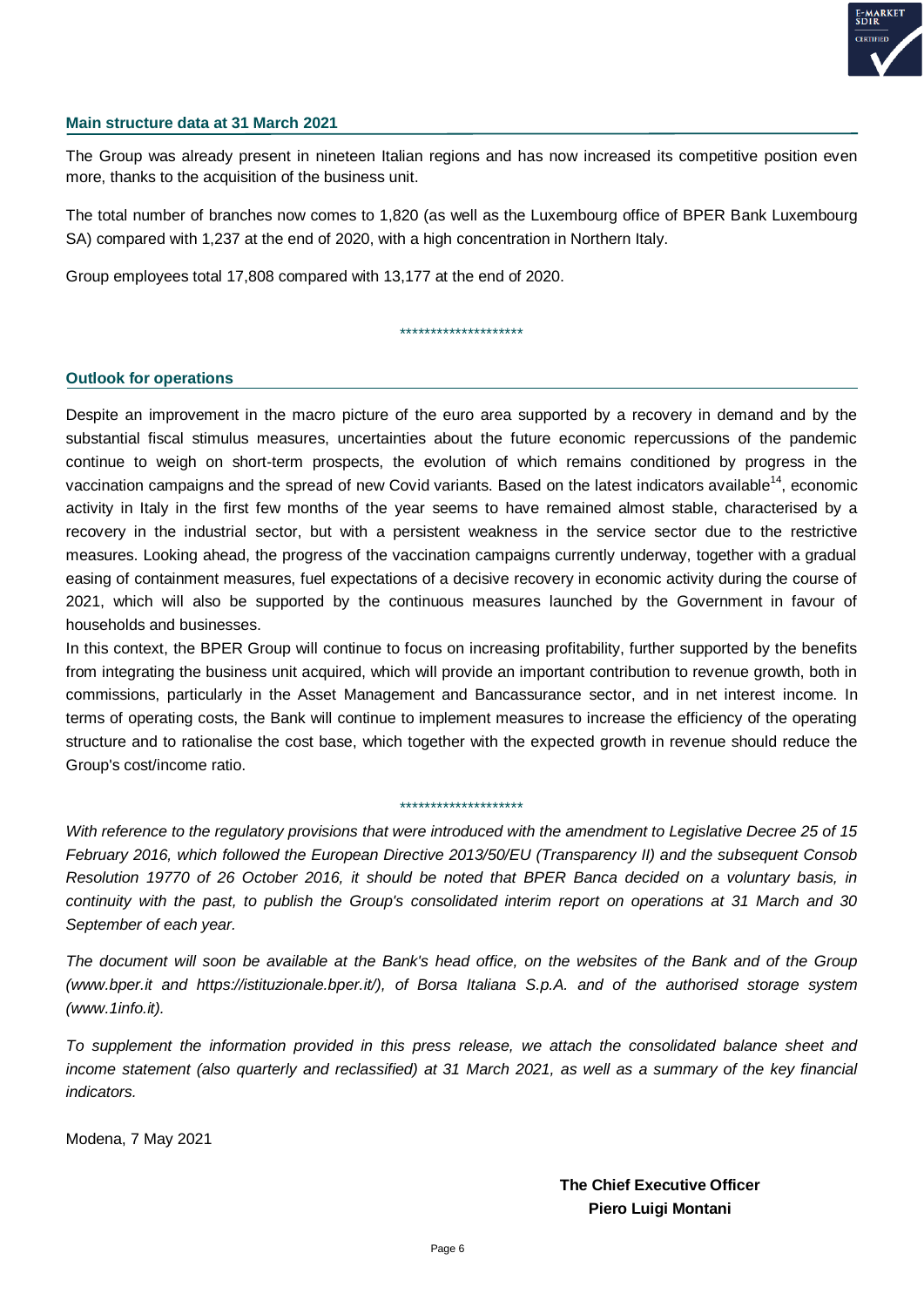

The Manager responsible for preparing the Company's financial reports, Marco Bonfatti, declares, pursuant to art. 154-bis, paragraph 2, of Legislative Decree no. 58/1998 (Consolidated Finance Act), that the accounting information contained in this press release agrees with the supporting documentation, books of account and accounting entries.

\*\*\*\*\*\*\*\*\*\*\*\*\*\*\*\*\*\*\*\*

Modena, 7 May 2021

### **The Manager responsible for preparing the Company's financial reports Marco Bonfatti**

A conference call will be held today, **7 May 2021 at 6 p.m**. (CET), to explain the consolidated results of the BPER Group at 31 March 2021.

\*\*\*\*\*\*\*\*\*\*\*\*\*\*\*\*\*\*\*\*

The conference call, in Italian with simultaneous translation into English, will be held by the Chief Executive Officer Piero Luigi Montani**.**

To join the conference call, dial the following telephone number:

**ITALY: +39 02 8058811 UK: +44 1212 818003 USA: +1 718 7058794**

A set of slides to support the presentation will be available the same day, before the start of the presentation and the conference call, in the Investor Relations area of the Bank's website https://istituzionale.bper.it.

#### *Contacts*:

**Investor Relations** investor.relations@bper.it

**Manager responsible for preparing the External Relations and CSR company's financial reports** [dppreif@bper.it](mailto:dppreif@bper.it)

relest@bper.it

www.bper.it – https://istituzionale.bper.it/

The press release is also available in the 1INFO storage mechanism.

*This is a translation into English of the original in Italian. The Italian text shall prevail over the English version.*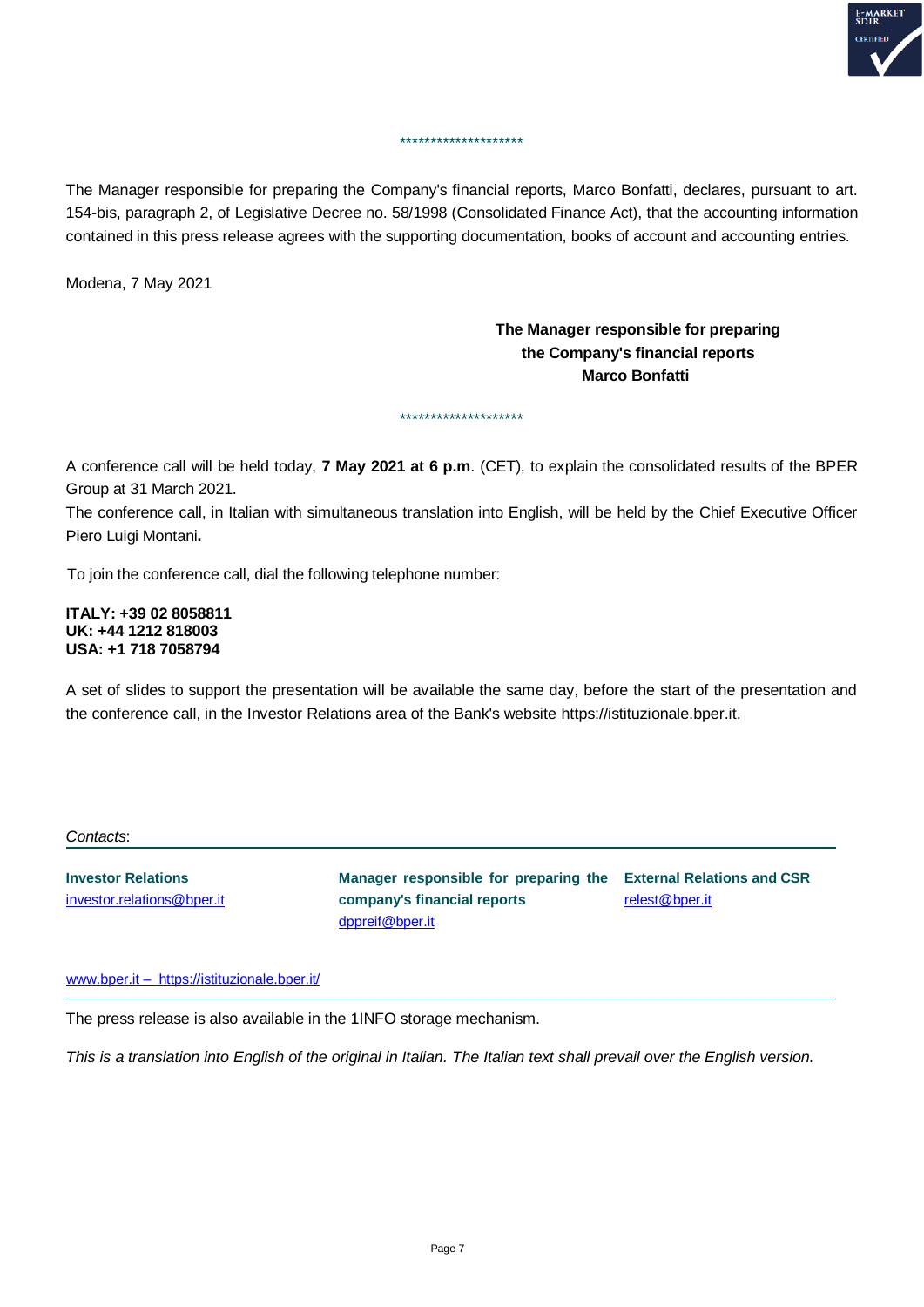

#### **Footnotes**

 1 Business complex as identified pursuant to the agreement of 17 February 2020 and subsequent amendments, represented by three business units and made up of 486 Branches and 134 Operating Points. The two business units owned by UBI Banca and UBISS (hereinafter the "business unit"), consisting of 455 bank branches<br>and 132 operating points were transferred to BPER Banca with eff and 2 operating points) will be transferred on 21 June 2021.<br><sup>2</sup> The following are the outrearding witches recorded in the fi

- The following are the extraordinary items recorded in the first quarter of 2021:
	- $\bullet$   $\in$  +781.5 million attributable to the provisional badwill recognised following the acquisition of the business complex;
	- € +296.4 million relating to the recovery of badwill taxation that will be received from Intesa Sanpaolo, as per contractual provisions. The figure was recognised in "Gain on a bargain purchase" while in "Income taxes on current operations for the period" has been recognised for the same amount but with a negative sign;
	- $\cdot$  € -260.0 million gross of additional loan loss provisions following an update of the Group's valuation policies;<br>•  $\epsilon$  -230.4 million gross for goodwill impairment (with a peutral impact on capital) recognised in t
	- € -230.4 million gross for goodwill impairment (with a neutral impact on capital) recognised in the item "Gains (losses) on investments" of the reclassified P&L;
	- € -83.4 million gross of costs related to the integration process;
	- € -8.9 million gross of higher depreciation of tangible and intangible assets;
	- € -30.5 million gross, most of which refers to the adjustment of the "profit sharing" quota to be paid to the Resolution Fund in execution of the agreements connected with the acquisition of Nuova Carife s.p.a", recognised in item "Net provisions for risks and charges" of the reclassified P&L;
	- € -22.5 million gross relating to the impact of the change in the method of valuing properties recognised in the item "Gains (losses) on investments" of the reclassified P&L.

 $^3$  The proforma ratios are calculated taking into account the sale of UTP loans called "Project Winter", which was concluded in April. The figure does not include the sale of "Back2Bonis" UTP loans of approximately € 52 million of GBV, currently in the process of being finalised.

<sup>4</sup> Texas ratio defined as the ratio between Gross NPEs/(tangible equity + NPE loan loss provisions).<br><sup>5</sup> The proforma Fully Phased CET1 ratio is estimated by excluding the effects of the transitional provisions in force a pro-quota dividends, i.e. simulating in advance the effects of the ECB's authorisation for the inclusion of these profits in Own Funds pursuant to art. 26, para. 2 of the CRR.<br><sup>6</sup> The Phased in capital ratios are calculated in accordance with the provisions of Regulation (EU) 2395/2017, which amends Regulation (EU) 575/2013 (CRR) for

the "Transitional provisions aimed at mitigating the impact of the introduction of IFRS 9 on Own Funds". The Regulation introduced the transitional regime (so-called Phased in) offering the possibility for banks to mitigate the impacts of IFRS 9 on Own Funds over a period of 5 years (from March 2018 to December 2022),

sterilising the impact with the application of decreasing percentages over time. The BPER Banca Group chose to adopt the so-called "static approach" to be applied to the impact from comparing the IAS 39 adjustments at 31 December 2017 and the IFRS 9 adjustments at 1 January 2018. The proforma amounts of these ratios include the result for the period net of the pro-quota dividends in the calculation, i.e. simulating in advance the effects of the ECB's authorisation for the inclusion of these profits in Own Funds pursuant to art. 26, para. 2 of the CRR.

7 The figures refer to the Group's new scope of consolidation, unless otherwise indicated.

 $8$  It should be noted that IFRS 3 allows a period of 12 months from the business combination to complete the Purchase Price Allocation activities.

<sup>9</sup> See Note 2.

 $10$  See Note 6.

- <sup>11</sup> See Note 5.
- $12$  See Note 6.
- $13$  See Note 6.
- <sup>14</sup> Economic Bulletin Bank of Italy No. 2 of 2021.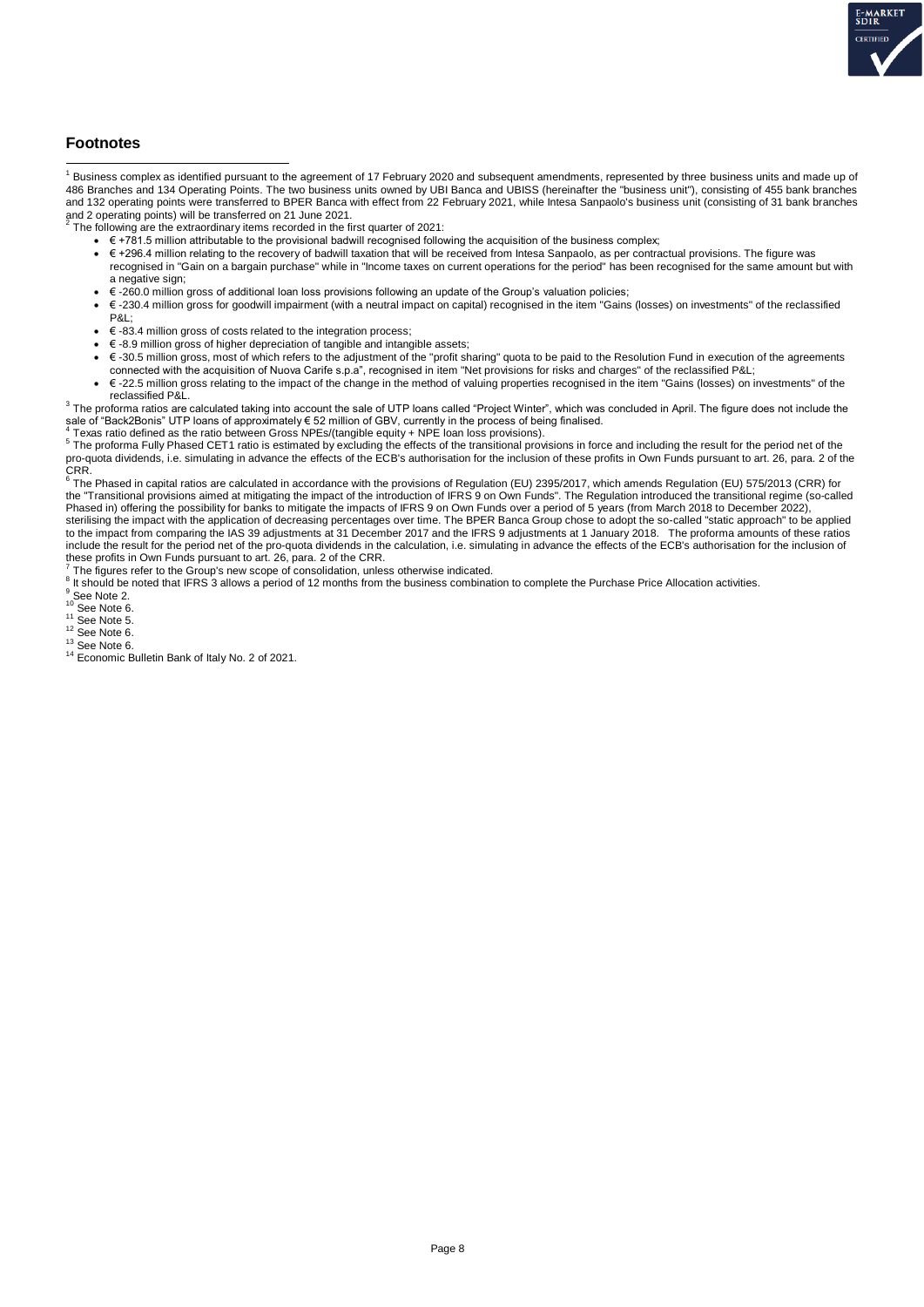

### **BPER: Gruppo**

## Reclassified financial statements as at 31 March 2021

For greater clarity in the presentation of the results for the period, the accounting schedules envisaged by the 6th update of Bank of Italy Circular no. 262/2005 have been reclassified as follows.

In the balance sheet:

- Debt securities valued at amortised cost (caption 40 "Financial assets measured at amortised cost") have been reclassified under caption "Financial assets";
- the caption "Other assets" includes captions 110 "Tax assets" and 130 "Other assets":
- the caption "Other liabilities" includes captions 60 "Tax liabilities", 80 "Other liabilities", 90 "Employee termination indemnities" and 100 "Provisions for risks and charges";
- assets and liabilities classified as held for sale (asset caption 120 "Non-current assets and disposal groups classified as held for sale" and liability caption 70 "Liabilities associated with assets classified as held for sale") are presented in their original portfolios in order to report the aggregates more clearly $^1\!\!$  $^1\!\!$  $^1\!\!$  .

In the income statement:

l

- the caption "Net income from financial activities" includes captions 80, 90, 100 and 110 of the accounting schedule;
- Indirect tax recoveries, allocated for accounting purposes to caption 230 "Other operating expense/income", have been reclassified as a reduction in the related costs under "Other administrative expenses" (Euro 54,698 thousand at 31 March 2021 and Euro 34,037 thousand at 31 March 2020);
- the caption "Net adjustments to property, plant, equipment and intangible assets" includes captions 210 and 220 of the accounting schedule;
- the caption "Net provisions for risks and charges" includes Euro 19,843 thousand relating to the valuation of the profit-sharing clause in the contract for the acquisition of Nuova Carife, allocated to caption 230 "Other operating charges/income" of the accounting schedule;
- the caption "Gains (Losses) on investments" includes captions 250, 260, 270 and 280 of the accounting schedule;
- the caption "Contributions to the DGS, SRF and IDPF-VS funds" has been shown separately from the specific accounting technical forms to give a better and clearer representation, as well as to leave the "Other administrative costs" as a better reflection of the trend in the Group's operating costs. In particular, at 31 March 2021, this caption represents the component allocated for accounting purposes to administrative costs in relation to the 2021 contribution to the SRF (European Single Resolution Fund) for Euro 31,055 thousand;
- <span id="page-8-1"></span>appropriate specification ("of which") has been included in the caption "Net interest income" in order to highlight the impacts of IFRS 9 application.

Comparable figures at 31 December 2020 and 31 March 2020 shown respectively in the following balance sheet and income statement schedules have been restated to show the effects of the retrospective application of change in accounting method used to measure property, plant and equipment held for investment. It should be noted that such effects have been exposed in apposite coloumn "of which: IAS 40 restatement".

<span id="page-8-0"></span><sup>&</sup>lt;sup>1</sup> The balance sheet data include the amounts for 5 branches held for sale. These branches belong to the group of 10 Unipol Banca branches acquired by BPER Banca on 25 November 2019 and subsequently transferred to Banco di Sardegna. In that regard, the Italian competition authority (Autorità Garante della Concorrenza e del Mercato - AGCM) authorised the operation on condition that the 5 branches located in Sardinia would be sold subsequently. The disposal is intended to resolve the competition issue identified in the AGCM investigation, which found excessive concentration in the Municipalities of Sassari, Alghero, Iglesias, Nuoro and Terralba, which would create and/or strengthen a dominant position.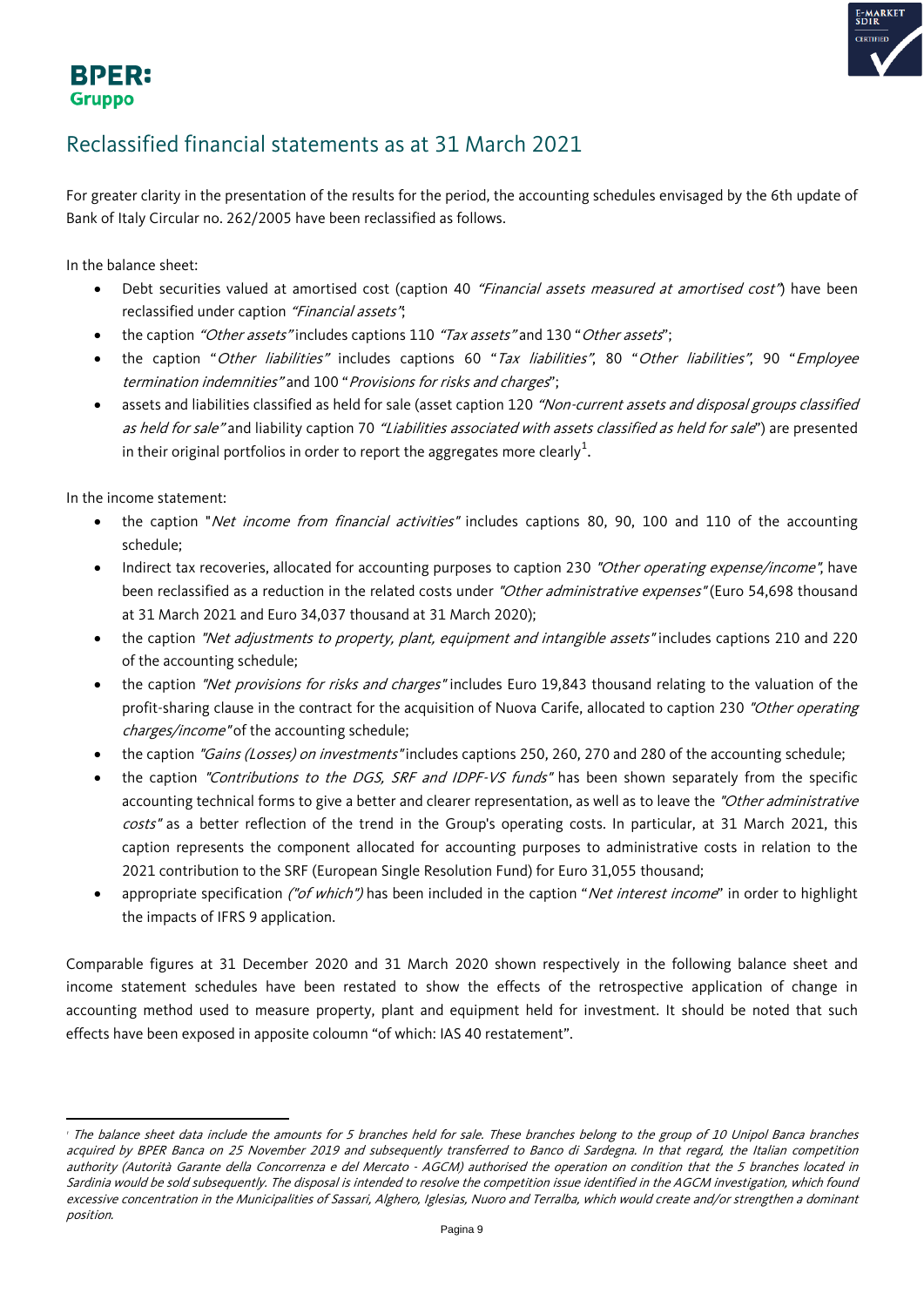

# Reclassified consolidated balance sheet as at 31 March 2021

|                                                    |             |            |                              |            | (in thousands) |
|----------------------------------------------------|-------------|------------|------------------------------|------------|----------------|
| <b>Assets</b>                                      | 31.03.2021  | 31.12.2020 | of which:                    | Change     | % Change       |
|                                                    |             |            | <b>IAS 40</b><br>restatement |            |                |
|                                                    |             |            |                              |            |                |
| Cash and cash equivalents                          | 589,022     | 482,192    |                              | 106,830    | 22.16          |
| <b>Financial assets</b>                            | 26,408,166  | 24,661,915 |                              | 1,746,251  | 7.08           |
| a) Financial assets held for trading               | 331.893     | 279,009    |                              | 52.884     | 18.95          |
| b) Financial assets designated at fair value       | 124,643     | 127,368    |                              | (2,725)    | $-2.14$        |
| c) Other financial assets mandatorily measured at  |             |            |                              |            |                |
| fair value                                         | 798,403     | 765,917    |                              | 32,486     | 4.24           |
| d) Financial assets measured at fair value through |             |            |                              |            |                |
| other comprehensive income                         | 6,332,524   | 6,269,818  |                              | 62,706     | 1.00           |
| e) Debt securities measured at amortised cost      | 18,820,703  | 17,219,803 |                              | 1,600,900  | 9.30           |
| - banks                                            | 5,162,565   | 4,496,133  |                              | 666,432    | 14.82          |
| - customers                                        | 13,658,138  | 12,723,670 |                              | 934,468    | 7.34           |
| Loans                                              | 96,140,767  | 62,888,784 |                              | 33,251,983 | 52.87          |
| a) Loans to banks                                  | 20,716,710  | 9,856,598  |                              | 10,860,112 | 110.18         |
| b) Loans to customers                              | 75,367,414  | 53,005,879 |                              | 22,361,535 | 42.19          |
| c) Financial assets measured at fair value         | 56,643      | 26,307     |                              | 30,336     | 115.32         |
| Hedging derivatives                                | 127,721     | 57,776     |                              | 69,945     | 121.06         |
| Equity investments                                 | 230,247     | 225,558    |                              | 4,689      | 2.08           |
| Property, plant and equipment                      | 1,883,797   | 1,366,915  | 14,225                       | 516,882    | 37.81          |
| Intangible assets                                  | 465,852     | 702,723    |                              | (236, 871) | $-33.71$       |
| - of which: goodwill                               | 204,392     | 434,758    |                              | (230, 366) | $-52.99$       |
| Other assets                                       | 3,153,327   | 2,675,920  | (3,280)                      | 477,407    | 17.84          |
| <b>Total assets</b>                                | 128,998,899 | 93,061,783 | 10,945                       | 35,937,116 | 38.62          |

|                                               |             |            |               |            | (in thousands) |
|-----------------------------------------------|-------------|------------|---------------|------------|----------------|
| Liabilities and shareholders' equity          | 31.03.2021  | 31.12.2020 | of which:     | Change     | %              |
|                                               |             |            | <b>IAS 40</b> |            | Change         |
|                                               |             |            | restatement   |            |                |
| Due to banks                                  | 22,258,572  | 20,180,999 |               | 2,077,573  | 10.29          |
| Direct deposits                               | 94,441,876  | 63,140,669 |               | 31,301,207 | 49.57          |
| a) Due to customers                           | 89,372,036  | 58,458,479 |               | 30,913,557 | 52.88          |
| b) Debt securities issued                     | 5,069,840   | 4,682,190  |               | 387,650    | 8.28           |
| Financial liabilities held for trading        | 147,324     | 170,094    |               | (22, 770)  | $-13.39$       |
| Hedging derivatives                           | 344,047     | 469,240    |               | (125, 193) | $-26.68$       |
| Other liabilities                             | 4,977,929   | 2,766,652  | 7,570         | 2,211,277  | 79.93          |
| Minority interests                            | 140,657     | 133,983    | 48            | 6,674      | 4.98           |
| Shareholders' equity pertaining to the Parent |             |            |               |            |                |
| Company                                       | 6,688,494   | 6,200,146  | 3,327         | 488,348    | 7.88           |
| a) Valuation reserves                         | 240,535     | 118,105    |               | 122,430    | 103.66         |
| b) Reserves                                   | 2,563,320   | 2,360,743  | 12,052        | 202,577    | 8.58           |
| c) Equity instruments                         | 150,000     | 150,000    |               |            |                |
| d) Share premium reserve                      | 1,241,197   | 1,241,197  |               |            |                |
| e) Share capital                              | 2,100,435   | 2,100,435  |               |            |                |
| f) Treasury shares                            | (7, 259)    | (7, 259)   |               |            |                |
| g) Profit (Loss) for the period               | 400,266     | 236,925    | (8, 725)      | 163,341    | 68.94          |
| Total liabilities and shareholders' equity    | 128,998,899 | 93,061,783 | 10,945        | 35,937,116 | 38.62          |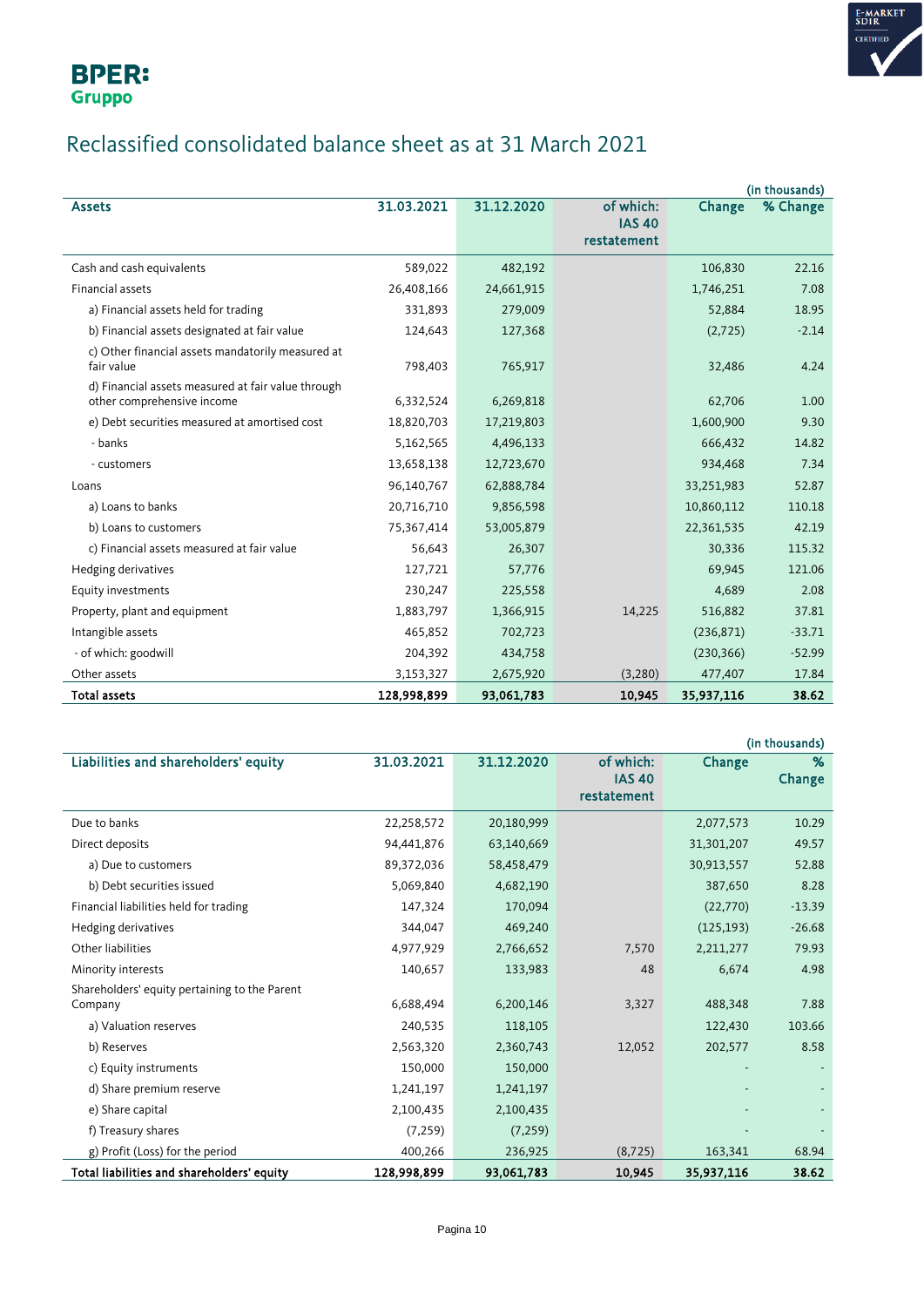



## Reclassified consolidated income statement as at 31 March 2021

|                       |                                                                         |            |            |                              |            | (in thousands) |
|-----------------------|-------------------------------------------------------------------------|------------|------------|------------------------------|------------|----------------|
| <b>Captions</b>       |                                                                         | 31.03.2021 | 31.03.2020 | of which:                    | Change     | % Change       |
|                       |                                                                         |            |            | <b>IAS 40</b><br>restatement |            |                |
|                       |                                                                         |            |            |                              |            |                |
| $10 + 20$             | Net interest income                                                     | 343,513    | 307,971    |                              | 35,542     | 11.54          |
|                       | of which IFRS 9 components*                                             | 4,097      | 9,414      |                              | (5, 317)   | $-56.48$       |
| $40 + 50$             | Net commission income                                                   | 328,132    | 267,595    |                              | 60,537     | 22.62          |
| 70                    | <b>Dividends</b>                                                        | 1,678      | 809        |                              | 869        | 107.42         |
| 80+90+100<br>$+110$   | Net income from financial activities                                    | 76,241     | 5,642      |                              | 70,599     |                |
| 230                   | Other operating expense/income                                          | 8,119      | 14,607     |                              | (6, 488)   | $-44.42$       |
|                       | Operating income                                                        | 757,683    | 596,624    |                              | 161,059    | 27.00          |
| 190a)                 | Staff costs                                                             | (302, 142) | (255, 576) |                              | (46, 566)  | 18.22          |
| 190 b                 | Other administrative expenses                                           | (189, 880) | (114, 546) |                              | (75, 334)  | 65.77          |
| 210+220               | Net adjustments to property, plant and                                  |            |            |                              |            |                |
|                       | equipment and intangible assets                                         | (54, 454)  | (39,905)   | 1,052                        | (14, 549)  | 36.46          |
|                       | <b>Operating costs</b>                                                  | (546, 476) | (410, 027) | 1,052                        | (136, 449) | 33.28          |
|                       | Net operating income<br>Net impairment losses to financial assets at    | 211,207    | 186,597    | 1,052                        | 24,610     | 13.19          |
| 130a)                 | amortised cost                                                          | (419,004)  | (139, 553) |                              | (279, 451) | 200.25         |
|                       | - loans to customers                                                    | (417, 667) | (139, 991) |                              | (277, 676) | 198.35         |
|                       | - other financial assets                                                | (1, 337)   | 438        |                              | (1, 775)   | $-405.25$      |
| 130 <sub>b</sub>      | Net impairment losses to financial assets at fair<br>value              | 773        | 105        |                              | 668        | 636.19         |
|                       | Gains (Losses) from contractual modifications                           |            |            |                              |            |                |
| 140                   | without derecognition                                                   | (602)      | (195)      |                              | (407)      | 208.72         |
|                       | Net impairment losses for credit risk                                   | (418, 833) | (139, 643) |                              | (279, 190) | 199.93         |
| 200                   | Net provisions for risks and charges                                    | (40, 914)  | 2,276      |                              | (43, 190)  |                |
| ###                   | Contributions to SRF, DGS, IDPF - VS                                    | (31,055)   | (31, 978)  |                              | 923        | $-2.89$        |
| 250+260+270<br>$+280$ | Gains (Losses) on investments                                           | (250, 655) | 64         | (257)                        | (250, 719) |                |
| 275                   | Gain on a bargain purchase                                              | 1,077,869  |            |                              | 1,077,869  | n.s.           |
| 290                   | Profit (Loss) from current operations before                            | 547,619    | 17,316     | 795                          | 530,303    | $\overline{a}$ |
| 300                   | Income taxes on current operations for the<br>period                    | (140, 830) | (6, 582)   | (463)                        | (134, 248) |                |
| 330                   | Profit (Loss) for the period                                            | 406,789    | 10,734     | 332                          | 396,055    |                |
| 340                   | Profit (Loss) for the period pertaining to<br>minority interests        | (6, 523)   | (4, 325)   | (5)                          | (2,198)    | 50.82          |
| 350                   | Profit (Loss) for the period pertaining to the<br><b>Parent Company</b> | 400,266    | 6,409      | 327                          | 393,857    |                |

\* The "of which IFRS 9 components" caption includes the time value of bad loans and the write-down of part of the interest charged on nonperforming exposures.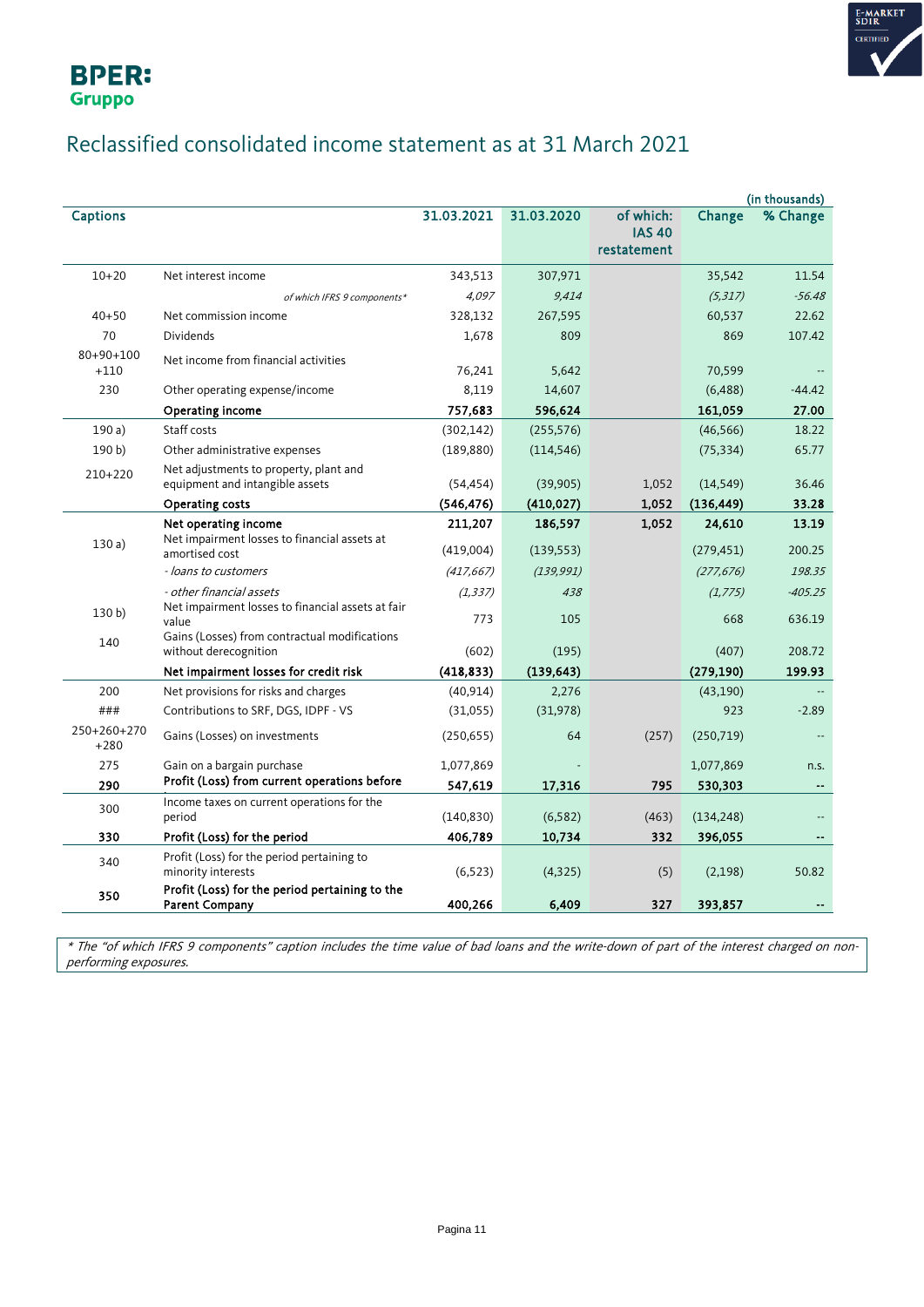



## Reclassified consolidated income statement by quarter as at 31 March 2021

|                       |                                                                        |                        |                        |                        |                        | (in thousands)      |
|-----------------------|------------------------------------------------------------------------|------------------------|------------------------|------------------------|------------------------|---------------------|
| <b>Captions</b>       |                                                                        | 1st<br>quarter<br>2021 | 1st<br>quarter<br>2020 | 2nd<br>quarter<br>2020 | 3rd<br>quarter<br>2020 | 4th quarter<br>2020 |
| $10 + 20$             | Net interest income                                                    | 343,513                | 307,971                | 310,280                | 325,492                | 295,133             |
| $40 + 50$             | Net commission income                                                  | 328,132                | 267,595                | 245,102                | 262,127                | 297,690             |
| 70                    | <b>Dividends</b>                                                       | 1,678                  | 809                    | 12,034                 | 4,550                  | 1,099               |
| 80+90+100+110         | Net income from financial activities                                   | 76,241                 | 5,642                  | 46,832                 | 43,115                 | 42,576              |
| 230                   | Other operating expense/income                                         | 8,119                  | 14,607                 | 9,724                  | 7,638                  | 9,005               |
|                       | Operating income                                                       | 757,683                | 596,624                | 623,972                | 642,922                | 645,503             |
| 190a                  | Staff costs                                                            | (302, 142)             | (255, 576)             | (249,088)              | (216, 638)             | (239, 417)          |
| 190 b)                | Other administrative expenses                                          | (189, 880)             | (114, 546)             | (116, 917)             | (120, 137)             | (147, 440)          |
| $210+220$             | Net adjustments to property, plant and equipment and intangible assets | (54, 454)              | (39, 905)              | (41, 448)              | (40, 786)              | (45, 282)           |
|                       | Operating costs                                                        | (546, 476)             | (410, 027)             | (407, 453)             | (377, 561)             | (432, 139)          |
|                       | Net operating income                                                   | 211,207                | 186,597                | 216,519                | 265,361                | 213,364             |
| 130a                  | Net impairment losses to financial assets at amortised cost            | (419,004)              | (139, 553)             | (157, 769)             | (107, 870)             | (136, 685)          |
|                       | - loans to customers                                                   | (417, 667)             | (139, 991)             | (153, 846)             | (106, 524)             | (134, 244)          |
|                       | - other financial assets                                               | (1, 337)               | 438                    | (3, 923)               | (1, 346)               | (2, 441)            |
| 130 <sub>b</sub>      | Net impairment losses to financial assets at fair value                | 773                    | 105                    | (963)                  | 363                    | 133                 |
| 140                   | Gains (Losses) from contractual modifications without derecognition    | (602)                  | (195)                  | (247)                  | (182)                  | (1, 517)            |
|                       | Net impairment losses for credit risk                                  | (418, 833)             | (139, 643)             | (158, 979)             | (107, 689)             | (138,069)           |
| 200                   | Net provisions for risks and charges                                   | (40, 914)              | 2,276                  | (17, 177)              | (15, 109)              | (2, 471)            |
| ###                   | Contributions to SRF, DGS, IDPF - VS                                   | (31,055)               | (31, 978)              | (2, 185)               | (30, 490)              | (23, 529)           |
| 250+260+270<br>$+280$ | Gains (Losses) on investments                                          | (250, 655)             | 64                     | (10, 151)              | 62                     | (10,038)            |
| 275                   | Gain on a bargain purchase                                             | 1,077,869              |                        |                        |                        |                     |
| 290                   | Profit (Loss) from current operations before tax                       | 547,619                | 17,316                 | 28,027                 | 112,135                | 39,257              |
| 300                   | Income taxes on current operations for the period                      | (140, 830)             | (6, 582)               | 74,603                 | (7,049)                | 4,219               |
| 330                   | Profit (Loss) for the period                                           | 406,789                | 10,734                 | 102,630                | 105,086                | 43,476              |
| 340                   | Profit (Loss) for the period pertaining to minority interests          | (6, 523)               | (4, 325)               | (6, 543)               | (8, 484)               | (5,649)             |
| 350                   | Profit (Loss) for the period pertaining to the Parent Company          | 400,266                | 6,409                  | 96,087                 | 96,602                 | 37,827              |

\* The "of which IFRS 9 components" caption includes the time value of bad loans and the write-down of part of the interest charged on nonperforming exposures.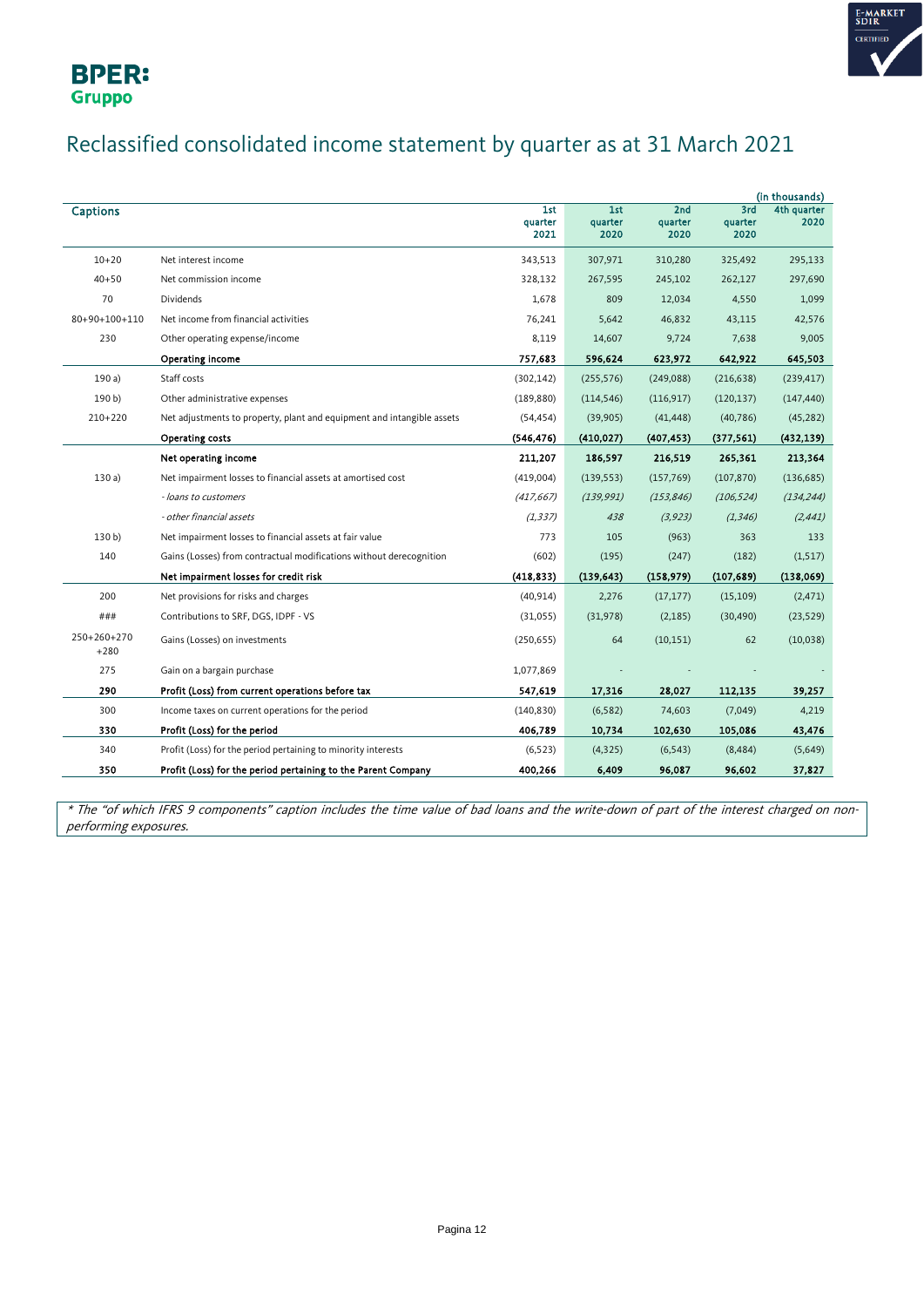



## Consolidated balance sheet as at 31 March 2021

|               |                                                                                                                 |                    |                    |                                           |                   | (in thousands)  |
|---------------|-----------------------------------------------------------------------------------------------------------------|--------------------|--------------------|-------------------------------------------|-------------------|-----------------|
| <b>Assets</b> |                                                                                                                 | 31.03.2021         | 31.12.2020         | of which:<br><b>IAS 40</b><br>restatement | Change            | %<br>Change     |
| 10.           | Cash and cash equivalents                                                                                       | 589,022            | 482,192            |                                           | 106,830           | 22.16           |
| 20.           | Financial assets measured at fair value<br>through profit or loss                                               | 1,311,582          | 1,198,601          |                                           | 112,981           | 9.43            |
|               | a) financial assets held for trading                                                                            | 331,893            | 279,009            |                                           | 52,884            | 18.95           |
|               | b) financial assets designated at fair value<br>c) other financial assets mandatorily<br>measured at fair value | 124,643<br>855,046 | 127,368<br>792,224 |                                           | (2,725)<br>62,822 | $-2.14$<br>7.93 |
| 30.           | Financial assets measured at fair value<br>through other comprehensive income                                   | 6,332,524          | 6,269,818          |                                           | 62,706            | 1.00            |
| 40.           | Financial assets measured at amortised cost                                                                     | 114,813,605        | 79,991,505         |                                           | 34,822,100        | 43.53           |
|               | a) loans to banks                                                                                               | 25,879,275         | 14,352,731         |                                           | 11,526,544        | 80.31           |
|               | b) loans to customers                                                                                           | 88,934,330         | 65,638,774         |                                           | 23,295,556        | 35.49           |
| 50.           | Hedging derivatives                                                                                             | 127,721            | 57,776             |                                           | 69,945            | 121.06          |
| 70.           | Equity investments                                                                                              | 230,247            | 225,558            |                                           | 4,689             | 2.08            |
| 90.           | Property, plant and equipment                                                                                   | 1,882,586          | 1,365,705          | 14,225                                    | 516,881           | 37.85           |
| 100.          | Attività immateriali                                                                                            | 465,852            | 702,723            |                                           | (236, 871)        | $-33.71$        |
|               | of which:                                                                                                       |                    |                    |                                           |                   |                 |
|               | - goodwill                                                                                                      | 204,392            | 434,758            |                                           | (230, 366)        | $-52.99$        |
| 110.          | Tax assets                                                                                                      | 1,821,199          | 2,003,040          | (4,033)                                   | (181, 841)        | $-9.08$         |
|               | a) current                                                                                                      | 338,967            | 418,174            |                                           | (79, 207)         | $-18.94$        |
|               | b) deferred                                                                                                     | 1,482,232          | 1,584,866          | (4,033)                                   | (102, 634)        | $-6.48$         |
| 120.          | Non-current assets and disposal groups<br>classified as held for sale                                           | 99,425             | 99,467             | 753                                       | (42)              | $-0.04$         |
| 130.          | Other assets                                                                                                    | 1,325,136          | 665,398            |                                           | 659,738           | 99.15           |
|               | <b>Totale assets</b>                                                                                            | 128,998,899        | 93,061,783         | 10,945                                    | 35,937,116        | 38.62           |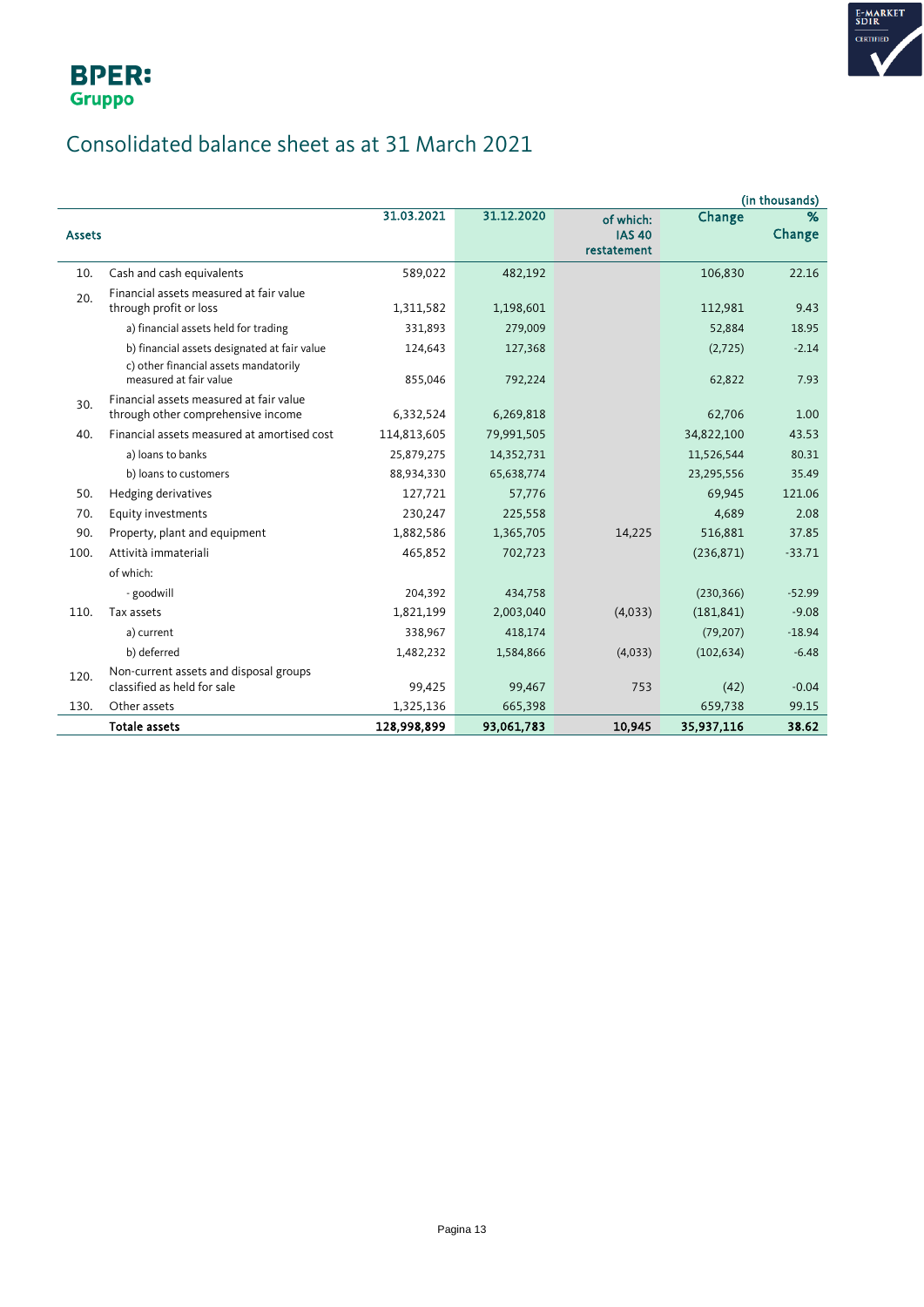

| <b>BPER:</b>  |
|---------------|
| <b>Gruppo</b> |

|      |                                                                   |             |            |                                           |            | (in thousands) |
|------|-------------------------------------------------------------------|-------------|------------|-------------------------------------------|------------|----------------|
|      | Liabilities and shareholders' equity                              | 31.03.2021  | 31.12.2020 | of which:<br><b>IAS 40</b><br>restatement | Change     | %<br>Change    |
| 10.  | Financial liabilities measured at amortised                       |             |            |                                           |            |                |
|      | cost                                                              | 116,558,126 | 83,177,191 |                                           | 33,380,935 | 40.13          |
|      | a) due to banks                                                   | 22,258,572  | 20,180,999 |                                           | 2,077,573  | 10.29          |
|      | b) due to customers                                               | 89,229,714  | 58,314,002 |                                           | 30,915,712 | 53.02          |
|      | c) debt securities issued                                         | 5,069,840   | 4,682,190  |                                           | 387,650    | 8.28           |
| 20.  | Financial liabilities held for trading                            | 147,324     | 170,094    |                                           | (22,770)   | $-13.39$       |
| 40.  | Hedging derivatives                                               | 344,047     | 469,240    |                                           | (125, 193) | $-26.68$       |
| 60.  | <b>Tax liabilities</b>                                            | 182,836     | 82,318     | 7,570                                     | 100,518    | 122.11         |
|      | a) current                                                        | 97,569      | 4,797      |                                           | 92,772     |                |
|      | b) deferred                                                       | 85,267      | 77,521     | 7,570                                     | 7,746      | 9.99           |
| 70.  | Liabilities associated with assets classified<br>as held for sale | 142,631     | 144,809    |                                           | (2,178)    | $-1.50$        |
| 80.  | Other liabilities                                                 | 3,933,593   | 1,945,822  |                                           | 1,987,771  | 102.16         |
| 90.  | Employee termination indemnities                                  | 207,285     | 148,199    |                                           | 59,086     | 39.87          |
| 100. | Provisions for risks and charges                                  | 653,906     | 589,981    |                                           | 63,925     | 10.84          |
|      | a) commitments and guarantees granted                             | 80,571      | 62,334     |                                           | 18,237     | 29.26          |
|      | b) pension and similar obligations                                | 139,502     | 148,357    |                                           | (8, 855)   | $-5.97$        |
|      | c) other provisions for risks and charges                         | 433,833     | 379,290    |                                           | 54,543     | 14.38          |
| 120. | Valuation reserves                                                | 240,535     | 118,105    |                                           | 122,430    | 103.66         |
| 140. | Equity instruments                                                | 150,000     | 150,000    |                                           |            |                |
| 150. | Reserves                                                          | 2,563,320   | 2,360,743  | 12,052                                    | 202,577    | 8.58           |
| 160. | Share premium reserve                                             | 1,241,197   | 1,241,197  |                                           |            |                |
| 170. | Share capital                                                     | 2,100,435   | 2,100,435  |                                           |            |                |
| 180. | Treasury shares (-)                                               | (7, 259)    | (7, 259)   |                                           |            |                |
| 190. | Minority interests $(+/-)$                                        | 140,657     | 133,983    | 48                                        | 6,674      | 4.98           |
| 200. | Profit (Loss) for the period $(+/-)$                              | 400,266     | 236,925    | (8, 725)                                  | 163,341    | 68.94          |
|      | Total liabilities and shareholders' equity                        | 128,998,899 | 93,061,783 | 10,945                                    | 35,937,116 | 38.62          |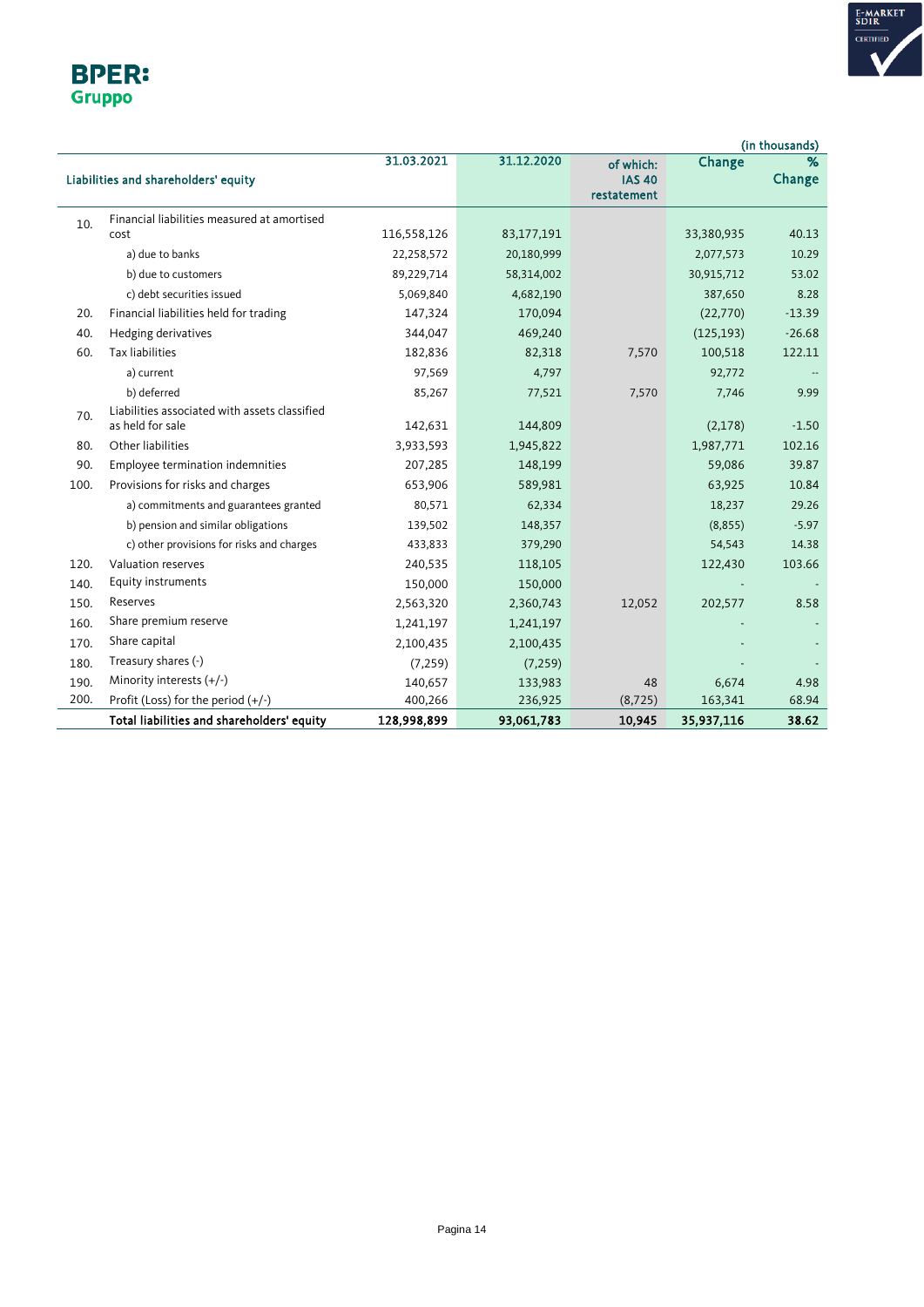

## Consolidated income statement as at 31 March 2021

|                 |                                                                                                 |                      |                      |                                           |                   | (in thousands) |
|-----------------|-------------------------------------------------------------------------------------------------|----------------------|----------------------|-------------------------------------------|-------------------|----------------|
| <b>Captions</b> |                                                                                                 | 31.03.2021           | 31.03.2020           | of which:<br><b>IAS 40</b><br>restatement | Change            | % Change       |
| 10.             | Interest and similar income                                                                     | 398,172              | 359,864              |                                           | 38,308            | 10.65          |
|                 | of which: interest income calculated using the effective                                        |                      |                      |                                           |                   | 10.72          |
| 20.             | interest method<br>Interest and similar expense                                                 | 396,152              | 357,791              |                                           | 38,361<br>(2,766) | 5.33           |
| 30.             | Net interest income                                                                             | (54, 659)<br>343,513 | (51, 893)<br>307,971 |                                           | 35,542            | 11.54          |
| 40.             | Commission income                                                                               | 375,117              | 309,431              |                                           | 65,686            | 21.23          |
| 50.             | Commission expense                                                                              | (46, 985)            | (41,836)             |                                           | (5, 149)          | 12.31          |
| 60.             | Net commission income                                                                           | 328,132              | 267,595              |                                           | 60,537            | 22.62          |
| 70.             | Dividends and similar income                                                                    | 1,678                | 809                  |                                           | 869               | 107.42         |
| 80.             | Net income from trading activities                                                              | 28,097               | (21, 287)            |                                           | 49,384            | $-231.99$      |
| 90.             | Net income from hedging activities                                                              | (1, 172)             | (8, 567)             |                                           | 7,395             | $-86.32$       |
| 100.            | Gains (Losses) on disposal or repurchase of:                                                    | 40,583               | 69,327               |                                           | (28, 744)         | $-41.46$       |
|                 | a) financial assets measured at amortised cost                                                  | 35,867               | 68,468               |                                           | (32,601)          | $-47.61$       |
|                 |                                                                                                 |                      |                      |                                           |                   |                |
|                 | b) financial assets measured at fair value through other<br>comprehensive income                | 5,108                | 715                  |                                           | 4,393             | 614.41         |
|                 | c) financial liabilities                                                                        | (392)                | 144                  |                                           | (536)             | $-372.22$      |
| 110.            | Net income on financial assets and liabilities measured at fair<br>value through profit or loss | 8,733                | (33,831)             |                                           | 42,564            | $-125.81$      |
|                 | a) financial assets and liabilities designated at fair value                                    | 459                  | (4, 673)             |                                           | 5,132             | $-109.82$      |
|                 | b) other financial assets mandatorily measured at fair value                                    | 8,274                | (29, 158)            |                                           | 37,432            | $-128.38$      |
| 120.            | Net interest and other banking income                                                           | 749,564              | 582,017              |                                           | 167,547           | 28.79          |
| 130.            | Net impairment losses for credit risk relating to:                                              | (418, 231)           | (139, 448)           |                                           | (278, 783)        | 199.92         |
|                 | a) financial assets measured at amortised cost                                                  | (419,004)            | (139, 553)           |                                           | (279, 451)        | 200.25         |
|                 | b) financial assets measured at fair value through other<br>comprehensive income                | 773                  | 105                  |                                           | 668               | 636.19         |
| 140.            | Gains (Losses) from contractual modifications without<br>derecognition                          | (602)                | (195)                |                                           | (407)             | 208.72         |
| 150.            | Net income from financial activities                                                            | 330,731              | 442,374              |                                           | (111, 643)        | $-25.24$       |
| 180.            | Net income from financial and insurance activities                                              | 330,731              | 442,374              |                                           | (111, 643)        | $-25.24$       |
| 190.            | Administrative expenses:                                                                        | (577, 775)           | (436, 137)           |                                           | (141, 638)        | 32.48          |
|                 | a) staff costs                                                                                  | (302, 142)           | (255, 576)           |                                           | (46, 566)         | 18.22          |
|                 | b) other administrative expenses                                                                | (275, 633)           | (180, 561)           |                                           | (95,072)          | 52.65          |
| 200.            | Net provisions for risks and charges                                                            | (21,071)             | 2,276                |                                           | (23, 347)         |                |
|                 | a) commitments and guarantees granted                                                           | (1,082)              | 1,017                |                                           | (2,099)           | $-206.39$      |
|                 | b) other net provisions                                                                         | (19,989)             | 1,259                |                                           | (21, 248)         |                |
| 210.            | Net adjustments to property, plant and equipment                                                | (34,082)             | (26,000)             | 1,052                                     | (8,082)           | 31.08          |
| 220.            | Net adjustments to intangible assets                                                            | (20, 372)            | (13,905)             |                                           | (6, 467)          | 46.51          |
| 230.            | Other operating expense/income                                                                  | 42,974               | 48,644               |                                           | (5,670)           | $-11.66$       |
| 240.            | Operating costs                                                                                 | (610, 326)           | (425, 122)           | 1,052                                     | (185, 204)        | 43.56          |
| 250.            | Gains (Losses) of equity investments                                                            | 2,280                | 34                   |                                           | 2,246             |                |
| 260.            | Valuation differences on property, plant and equipment and<br>intangible assets                 | (22, 641)            |                      |                                           | (22, 641)         | n.s.           |
| 270.            | Impairment losses on goodwill                                                                   | (230, 366)           |                      |                                           | (230, 366)        | n.s.           |
| 275.            | Gain on a bargain purchase                                                                      | 1,077,869            |                      |                                           | 1,077,869         | n.s.           |
| 280.            | Gains (Losses) on disposal of investments                                                       | 72                   | 30                   | (257)                                     | 42                | 140.00         |
| 290.            | Profit (Loss) from current operations before tax                                                | 547,619              | 17,316               | 795                                       | 530,303           |                |
| 300.            | Income taxes on current operations for the period                                               | (140, 830)           | (6, 582)             | (463)                                     | (134, 248)        |                |
| 310.            | Profit (Loss) from current operations after tax                                                 | 406,789              | 10,734               | 332                                       | 396,055           |                |
| 330.            | Profit (Loss) for the period                                                                    | 406,789              | 10,734               | 332                                       | 396,055           |                |
| 340.            | Profit (Loss) for the period pertaining to minority interests                                   | (6, 523)             | (4, 325)             | (5)                                       | (2,198)           | 50.82          |
| 350.            | Profit (Loss) for the period pertaining to the Parent                                           |                      |                      |                                           |                   |                |
|                 | Company                                                                                         | 400,266              | 6,409                | 327                                       | 393,857           |                |

E-MARKET<br>SDIR<br>CERTIFIED